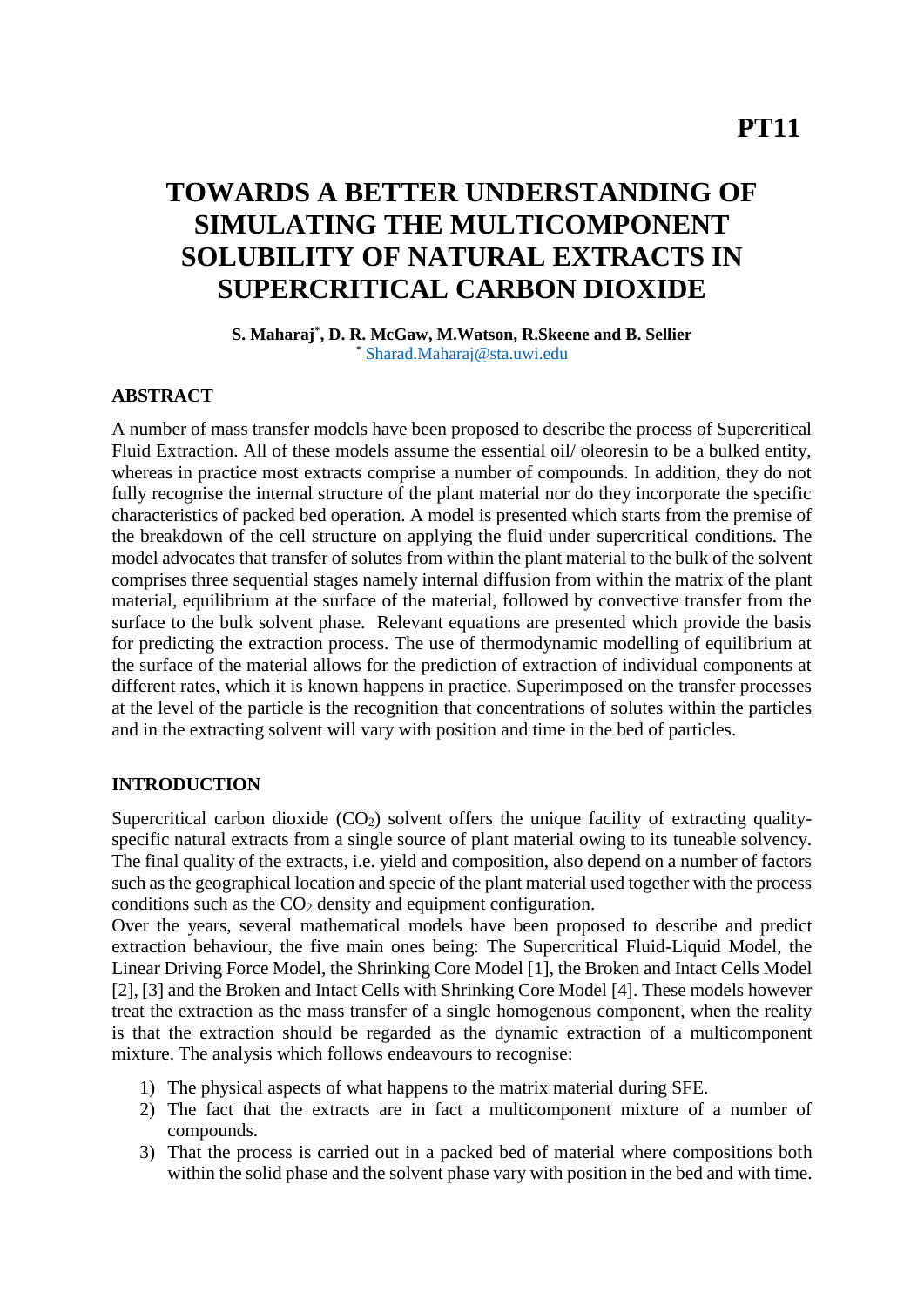## **MATERIALS AND METHODS**

### **General Background to Model**

Microscopic analysis of the plant material, both before and after extraction [5], has shown that the cell structure breaks down completely when subjected to the high pressures associated with SFE. Microscopic analysis of plant material, subjected to pressures ranging from 300 to 400 bar and varying times under static and dynamic extraction, were investigated. The high pressures associated with supercritical fluid extraction are thought to crush the internal cell structure of the plant material and rupture the essential oil-bearing glands.

This observation can be used as the starting point of a comprehensive model to predict the transfer of oils and oleoresins from within oil bearing materials to the supercritical fluid based on three specific transfer components:

- 1) Transfer from within to the surface of the plant material using the classical diffusion equation.
- 2) Equilibrium at the surface of the plant material, the solubility of the different components being predicted by standard thermodynamics utilising an appropriate equation of state.
- 3) Transfer from the surface of the plant material to the carbon dioxide phase by convection.

These relationships however relate to the transfer processes associated with extracting the oil from a single particle. In practice SFE is carried out by passing the supercritical fluid, usually carbon dioxide, through a packed bed of the material. The dynamics of transfer in packed beds, however, is such that there are changes in:

a) The concentrations of the oil in the extracting fluid as it passes up the bed

b) The concentration oils in the particles at any level within the bed with time

The proposed model therefore utilises the equations associated with 1) to 3) above to calculate mass transfer within a single layer, this then being incorporated into a layer by layer analysis which calculates the changes in compositions in individual layers with time and subsequently calculating the compositions in the supercritical fluid with both bed height and time.

## **Transfer from within the particle to the Surface**

It is assumed that after breakdown of the internal structure of the material, the solutes are transferred from within the particle to the surface by diffusion, with the standard diffusion equation being appropriate:

$$
\frac{\partial c}{\partial t} = D \frac{\partial^2 c}{\partial h^2}
$$

**Equation 1**

The solution of this equation by Crank [6] is assumed to apply, with the concentration of the oil at the surface of the particle being related to the thickness of the petal/leaf and time given by:

$$
x = x_o - \frac{8x_o}{\pi^2} \left[ exp\left(\frac{-t\pi^2 D}{L^2}\right) + \frac{1}{9} exp\left(\frac{-9t\pi^2 D}{L^2}\right) + \frac{1}{25} exp\left(\frac{-25t\pi^2 D}{L^2}\right) + \cdots \right]
$$
  
Equation 2

The expansion of the equation, as given, is limited to three terms, as the contributions from the subsequent terms in the series have been determined to be negligible.

### **Transfer Across the Surface of the Particle**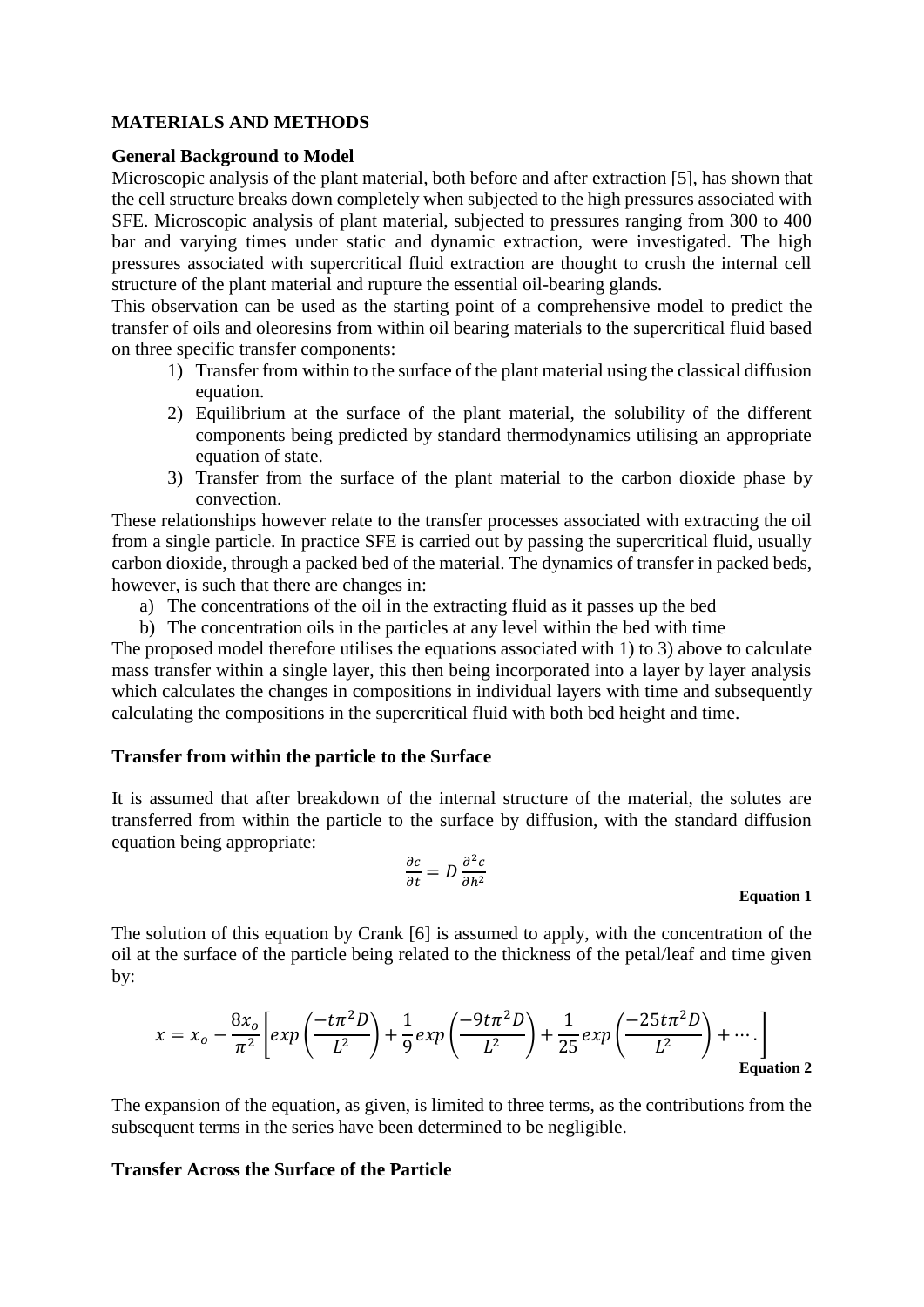When the extracting substance reaches the surface of the particle it has to dissolve in the supercritical fluid at the surface before being transported into the bulk of the fluid. This requires a knowledge of the solubility of the substance in the extracting fluid. The simplest approach is to treat the extracting substance as a single entity, such that the partition coefficient approach, which is effectively a proportionality constant, may be applied:

$$
k_p = \frac{y_s}{x_s}
$$
 Equation 3

It is normal however for the extracting substance to contain a range of chemicals which will have varying solubilities in the fluid. If the model is to recognise this, it is appropriate to utilise a thermodynamic approach to determine the various individual solubilities.

Using this approach, the solubility in the supercritical solvent is determined from the thermodynamic phase by equating the condensed phase and supercritical phase fugacities for the solute. Thus, the fugacity of the solute, i, in the supercritical fluid (SCF) phase is given by:

$$
f_i^{SCF} = y_i \phi_i^{SCF} P \dots i = 1,2,3 \dots n
$$

**Equation 4**

 $\alpha$ , Colaita

and that of the pure solute by:

$$
f_i^{o,Solute} = P_{i,T,sublimation} \phi_{i,P_{i,T,sublimation}} exp \int_{P_{i,T,sublimation}}^{P} \frac{V_i^{o,Solute}}{RT} dP
$$

#### **Equation 5**

Where  $P_{i,T,sublimation}$  is the sublimation pressure of the pure solid at the system temperature,  $V_i^{o,Solute}$ , the molar volume of the pure solute and  $\varnothing_{i,P_{i,T,sublimation}}$ , the fugacity coefficient at the system temperature T and the sublimation pressure. The exponential term is the Poynting correction for the fugacity of a pure solute.

Using the equilibrium relationship  $f_i^{SCF} = f_i^{o,Solute}$  and rearranging gives the following relationship from which the mole fraction in the fluid phase can be calculated:

$$
y_i = \frac{P_{i,T,sublimation} \phi_{i,P_{i,T,sublimation}} exp\left(\frac{V_i^{o,Solute}(P - P_{i,T,sublimation})}{RT}\right)}{\phi_i^{SCF} P}
$$

#### **Equation 6**

In the use of this equation, the fugacity coefficient of the solute in the supercritical phase must be determined for the system from an appropriate equation of state such as the Peng Robinson equation.

Using this approach, values of the mole fractions of all individual components in the supercritical phase at the surface of the particles can be determined.

#### **Transfer from Surface of Particle to Supercritical Fluid**

Once the components have dissolved in the supercritical fluid at the surface of the particle they will be transferred into the bulk fluid by convection. The basic equation of the two film theory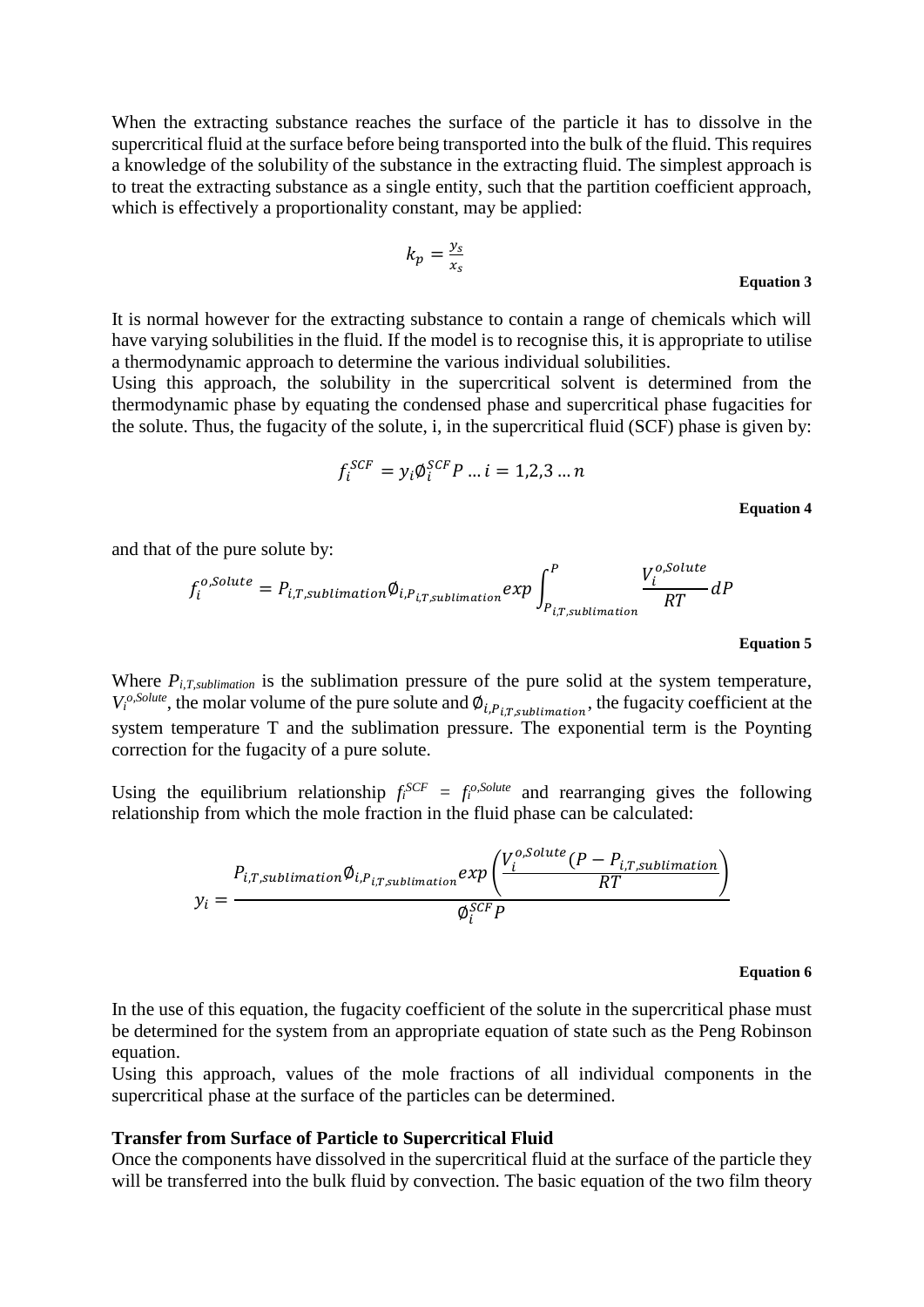by Whitman [7] suggests that a laminar layer of fluid adjacent to the interfacial boundary is responsible for the resistance to transfer of solute. For a process where V is the volume of supercritical solvent in contact with the particles is assumed to be constant, the equation is:

$$
\frac{dy}{dt} = \frac{k_f A}{V} (y_s - y)
$$

**Equation 7**

Solving and rearranging gives:

 $y = y_s (1 - e)$  $-k_f$ At  $\overline{V}$ 

### **Equation 8**

Application of this equation allows the concentration of solute components in the bulk fluid phase to be determined. Values of A and V need to be calculated from the geometry.

### **Packed Bed Analysis**

The packed bed analysis is an extension of a similar approach which has been applied to heat transfer [8], simultaneous heat and mass transfer [9] and steam distillation [10].

In the basic analysis, in order to recognise the specific operating characteristics of a packed bed, the bed is divided into equally sized elements comprising M horizontal elements and N vertical elements as shown in Figure 1.



**Figure 1 –** Division of Extraction Bed into Horizontal and Vertical Elements

The bed is first divided into horizontal layers, each of which comprised one flower/leaf. The number of these layers governs the value of M. The bed is then further sub-divided into a series of vertical sections defined by the residence time of the solvent in the vessel, N being the number of the intervals occurring within the extraction period.

In the calculations the three basic relationships are applied to determine the concentration of the solute at the surface, in the equilibrium layer of solvent at the surface and subsequently in the bulk solvent. These are applied to each of the elements in turn and the outcomes for each element summed to predict the behaviour of the complete extraction bed.

## **RESULTS**

A model is presented which recognises the physical effect of applying a supercritical solvent to a plant material, this being used to identify three specific resistances to the transfer of solutes from within the plant material to the solvent, namely internal transfer by diffusion, equilibrium at the surface of the plant material and transfer by convection to the bulk of the solvent. The model further recognises that extraction takes place in a packed bed of the plant material,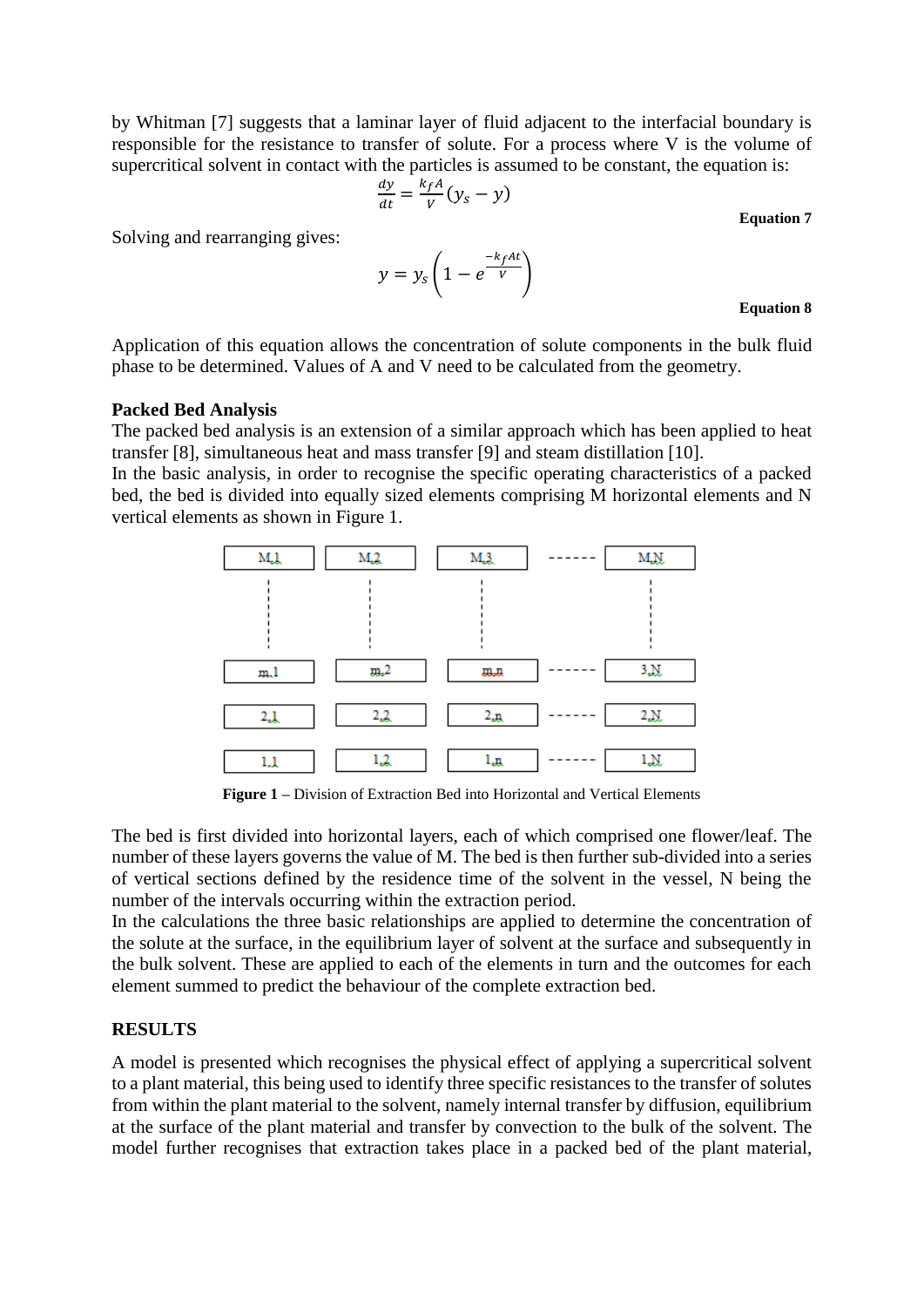whereby the concentrations of the solutes in the material, and in the solvent, vary with vertical position in the bed and with time.

To date the model has only been applied using the simplified equilibrium relationship i.e. using a partition coefficient, in the extraction of the essential oil from ylang ylang and also from ginger. Comparison of the experimental result with that predicted was good, especially at the higher solvent flow rates, as shown typically in Figure 2.



**Figure 2** – Supercritical Fluid Extraction of Dried Ginger at 45°C, 120bar and 3.0L/min CO<sub>2</sub>

# **CONCLUSION**

The model as presented is more comprehensive than those proposed to date [1], [2], [3] and [4] and has evolved from developing an understanding of the physical situation both within the particle, its interaction with the solvent and the specific characteristics of packed bed behaviour.

The model is in the process of being applied in its entirety to specific systems to test its applicability.

# **REFERENCES**

[1] STÜBER, F., JULIEN S. and RECASENS F., Internal Mass Transfer in Sintered Metallic Pellets Filled with Supercritical Fluid, Chemical Engineering Science Vol. 52 Issue 20, 1997, pp. 3527 - 3542

[2] SOVOVÁ, H., Rate of Vegetable Oil Extraction with Supercritical CO2 - I. Modelling of Extraction Curves, Chemical Engineering Science Vol.49 Issue 3, 1994, pp. 409 - 414

[3] SOVOVÁ, H., Mathematical Model for the Supercritical Extraction of Natural Products and Extraction Curve Evaluation, Journal of Supercritical Fluids, Vol. 33, 2005, pp. 35 – 52

[4] MARRONE, C., POLETTO M., REVERCHON E., and STASSI A., Almond Oil Extraction by Supercritical CO2: Experiments and Modelling, Chemical Engineering Science Vol. 53 No. 21, 1998, pp. 3711 – 3718